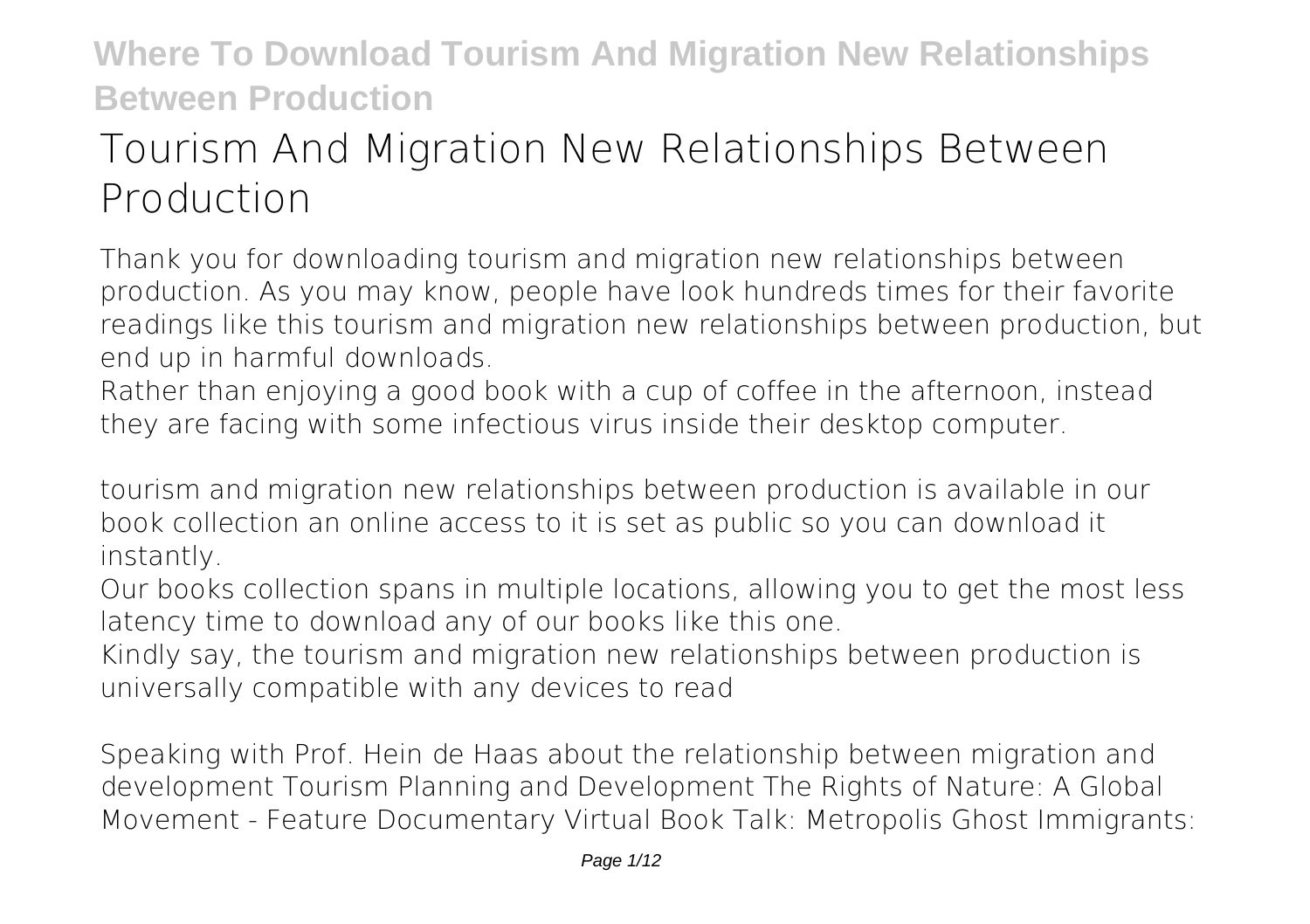*Paying for Canadian citizenship - The Fifth Estate* We Explain The New World Order Conspiracy Theory Immigration News : Future of International Students and work authorization under new administration *the storm that swept mexico* Australian Partner Visas Questions Answered! Form 888s, financial evidence \u0026 more (Episode 5) Cambridge IELTS 12 Test 3 I Listening Test with Answers I IELTS Listening Test 2020 Twilight of Democracy: The Seductive Lure of Authoritarianism – A Book Talk with Anne Applebaum PUBLIC LIBRARY// LISTENING IELTS The Revolt Against the Masses: How Liberalism Has Undermined the Middle Class A brief history of America and Cuba Latest Immigration News The Future of Travel \u0026 Hospitality with Arne Sorenson, Marriott International China and the World: Inside the Dynamics of a Changing Relationship *Rituals of mankind* The Big Freeze: Europe-Africa Migration Trends after COVID-19 09.06.2020 I Escaped North Korea. Here's My Message for President Trump. | NYT - Opinion *Tourism And Migration New Relationships*

Tourism and migration: New relationships between production and consumption. There is weak conceptualization of the differentiation between migration and tourism, which has contributed to relative neglect of the relationships between these. This paper examines some of the major influences on these relationships, dividing them into two general but inter-linked categories: broad economic and social trajectories, and tourism factors.

*Tourism and migration: New relationships between ...*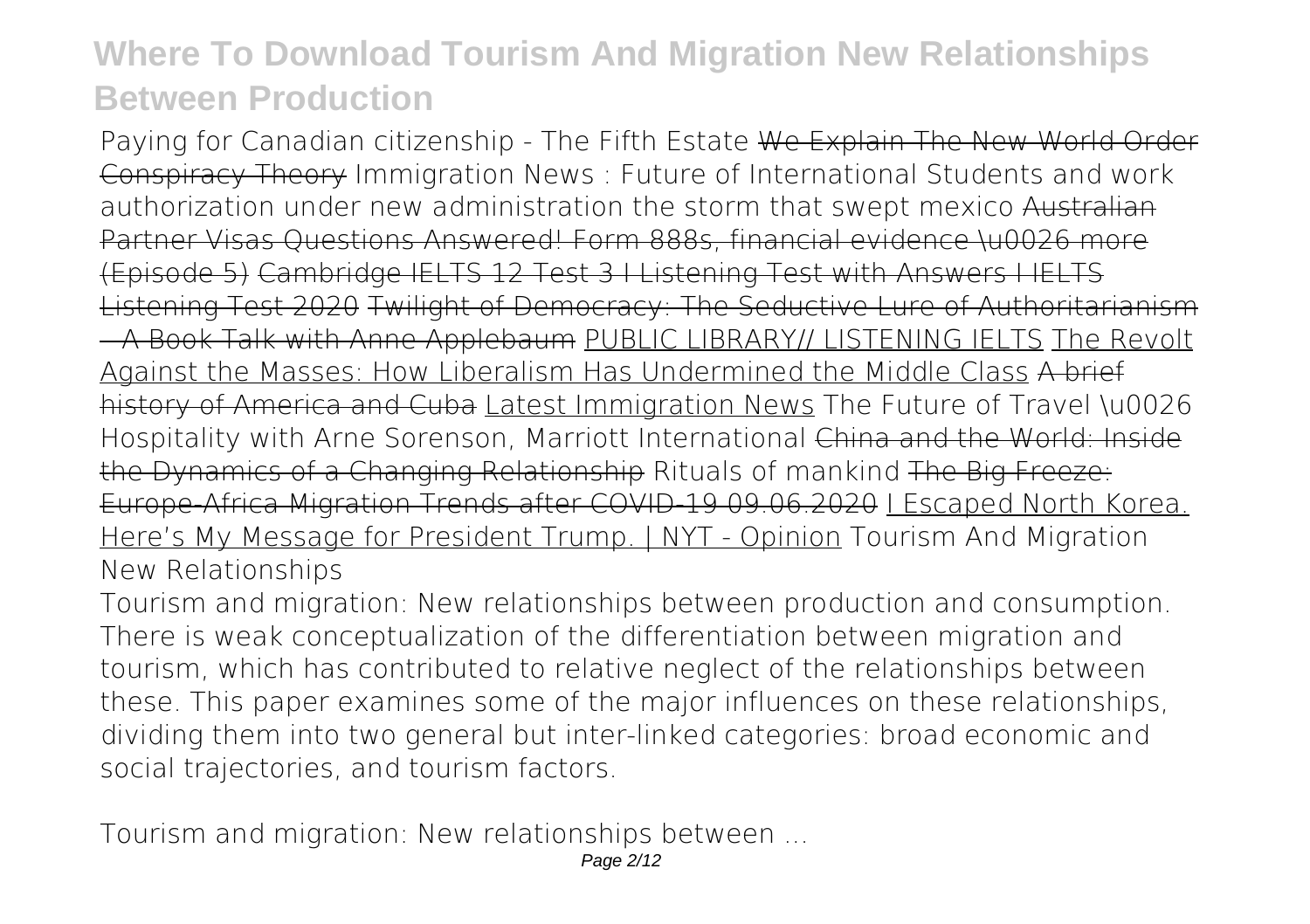The paper explores labour migration, return migration, entrepreneurial migration, retirement migration, and the special feature of second homes. It concludes by emphasizing the need to place...

*(PDF) Tourism and Migration: New Relationships between ...*

Buy Tourism and Migration: New Relationships Between Production and Consumption (Geojournal Library) 2002 by Colin Michael Hall, Allan Williams (ISBN: 9781402004544) from Amazon's Book Store. Everyday low prices and free delivery on eligible orders.

*Tourism and Migration: New Relationships Between ...*

Tourism and Migration: New Relationships between Production and Consumption - Google Books. The origins of this book lie in a project of the International Geographical Union Study Group on the...

*Tourism and Migration: New Relationships between ...*

Tourism and migration: new relationships between production and consumption edited by C. M. Hall and A. M. Williams. Kluwer, Dordrecht, 2002. No of Pages: viii+ 289(hardback). ISBN 1 4020 0454 0

*(PDF) Tourism and migration: new relationships between ...* Tourism and Migration: New Relationships between Production and Consumption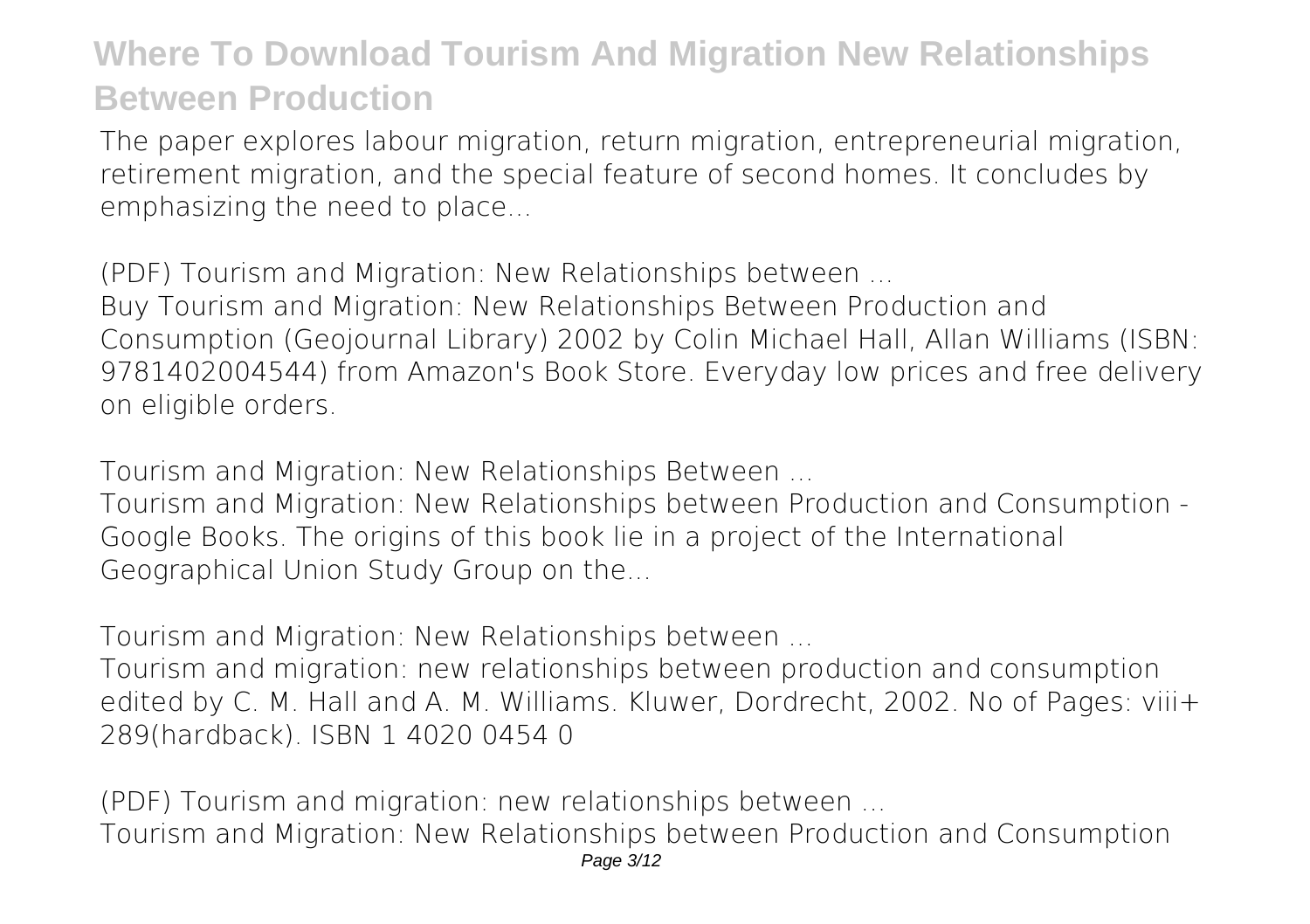Professor Allan M. Williams , Professor C. Michael Hall (auth.) , C. Michael Hall , Allan M. Williams (eds.) The origins of this book lie in a project of the International Geographical Union Study Group on the Geography of Sustainable Tourism.

*Tourism and Migration: New Relationships between ...*

The theme, Tourism and migration', reflects the growing interests of tourism geographers - in common with other geographers and social scientists - to reach across traditional cleavages in the way research is undertaken and knowledge is formed.

*Tourism and Migration - New Relationships between ...*

Tourism and Migration: New Relationships between Production and Consumption (GeoJournal Library Book 65) eBook: C.M. Hall, A.M. Williams: Amazon.co.uk: Kindle Store

*Tourism and Migration: New Relationships between ...*

Tourism and Migration – Exploring the Relationship between Two Global Phenomena. Growth in migration and tourism are two of the most significant manifestations of globalisation. Migration makes important social and economic contributions to destination countries, culturally enriching their society, enhancing the tourism product and providing labour for the travel, tourism, hospitality and catering sectors.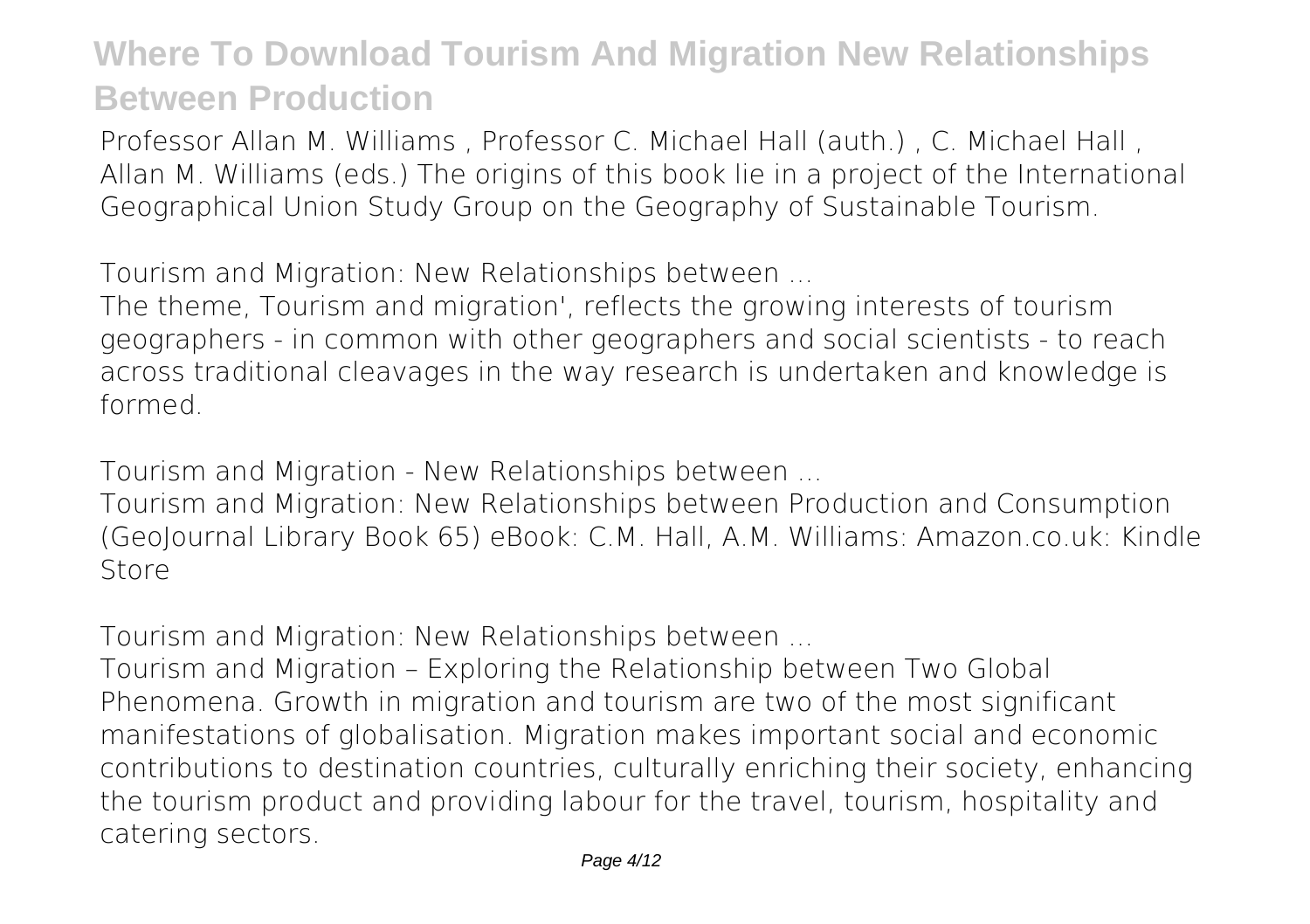*Tourism and Migration – Exploring the Relationship between ...*

Additional outbound tourism induced by migration will be a negative impact on the economy, though this impact will be smaller than the impact of inbound tourism. Some other links between migration and tourism include: Permanent migrants who retain or forge business links with their country of origin may contribute to the expansion of Australia's international trade and stimulate business travel; migrants who visit their country of origin for VFR purposes may 'promote' Australia whether ...

*How does migration affect tourism flows?*

Tourism and migration: new relationships between production and consumption edited by C. M. Hall... Hannam, Kevin 2004-05-01 00:00:00 there will be a need for exchange of highly skilled personnel, something which the data in this book show is already happening, with many foreign nationals in the three countries coming from within the SADC region.

*Tourism and migration: new relationships between ...*

Tourism and migration : new relationships between... The UNWTO Study on Tourism and Migration, published in 2009, explores the linkages between migration and tourism in order to assess the impact of migratory flows on tourism, and to investigate the opportunities resulting from the relationship between these two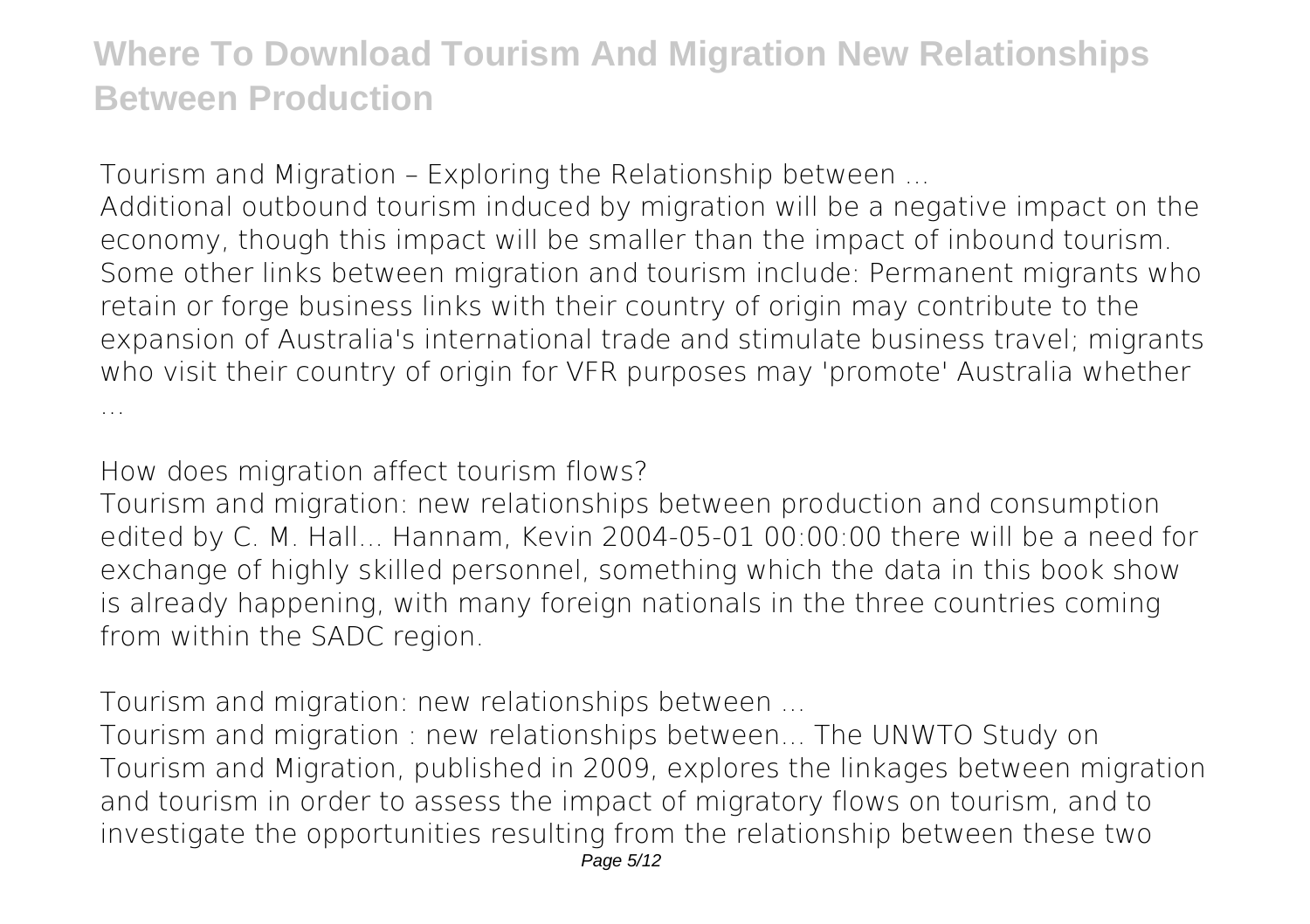global phenomena.

*Tourism And Migration New Relationships Between Production* The theme, Tourism and migration', reflects the growing interests of tourism geographers - in common with other geographers and social scientists - to reach across traditional cleavages in the way research is undertaken and knowledge is The origins of this book lie in a project of the International Geographical Union Study Group on the Geography of Sustainable Tourism.

*Tourism And Migration: New Relationships Between ...*

Read Online Tourism And Migration New Relationships Between Production Tourism And Migration New Relationships Between Production Yeah, reviewing a book tourism and migration new relationships between production could go to your close connections listings. This is just one of the solutions for you to be successful.

*Tourism And Migration New Relationships Between Production* Tourism And Migration New Relationships Tourism and migration: New relationships between production and consumption. There is weak conceptualization of the differentiation between migration and tourism, which has contributed to relative neglect of the relationships between these. This paper examines some of the major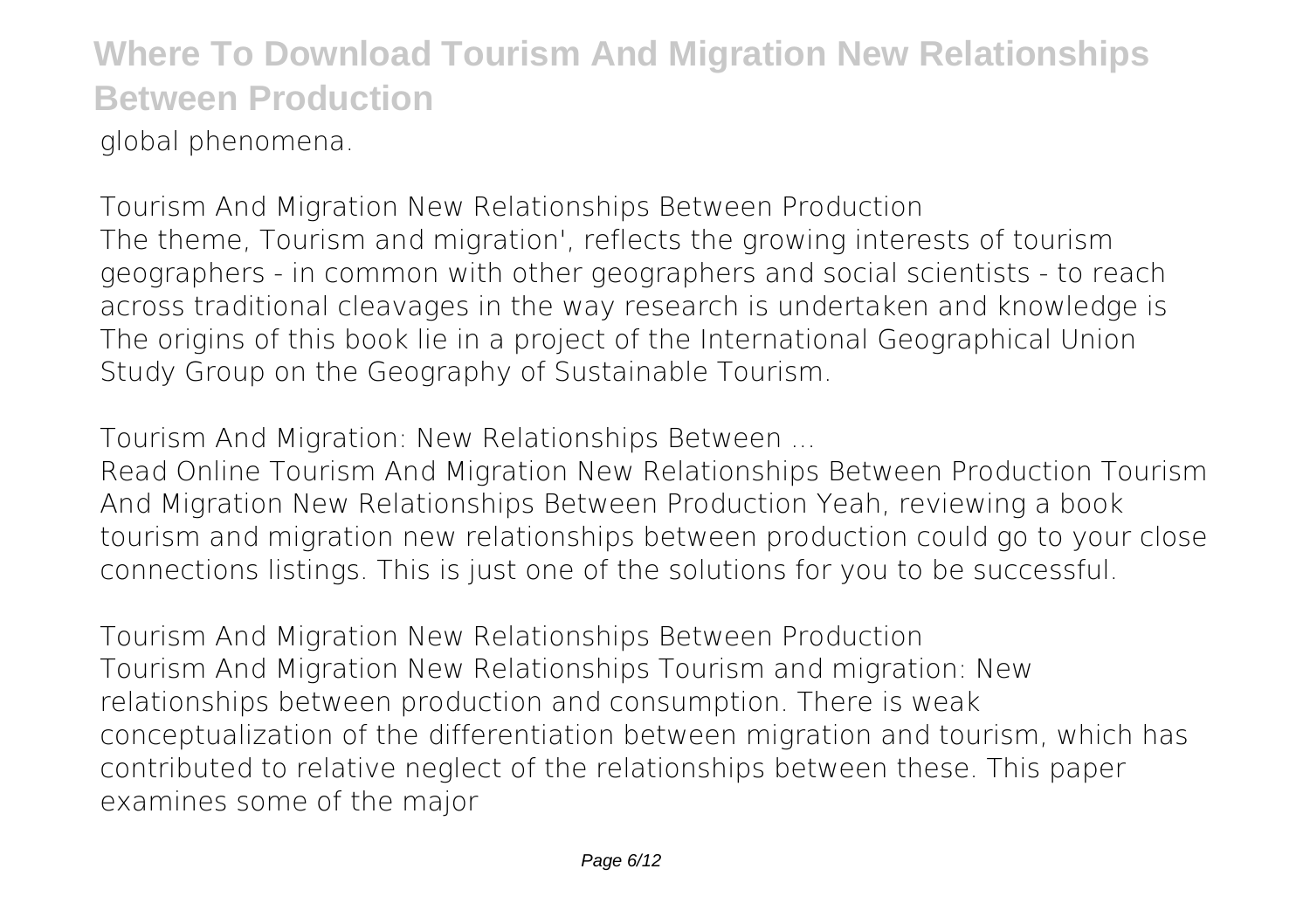*Tourism And Migration New Relationships Between Production* This chapter builds upon recent work by the International Geographical Union (IGU) Study Group on Sustainable Tourism (Tourism Geographies, 2000, vol. 2:1) concerning tourism and migration...

*Tourism and Migration: New Relationships Between ...*

Read PDF Tourism And Migration New Relationships Between Production65) - Kindle edition by Hall, C.M., Williams, A.M.. Download it once and read it on your Kindle device, PC, phones or tablets. Use features like bookmarks, note taking and highlighting while reading Tourism and Migration: New

*Tourism And Migration New Relationships Between Production* Tourism and Migration: New Relationships between Producti... and over 1.5 million other books are available for Amazon Kindle and over 1.5 million other books are available for Amazon Kindle

*Tourism and Migration: New Relationships between ...*

The theme, Tourism and migration', reflects the growing interests of tourism geographers - in common with other geographers and social scientists - to reach across traditional cleavages in the way research is undertaken and knowledge is formed.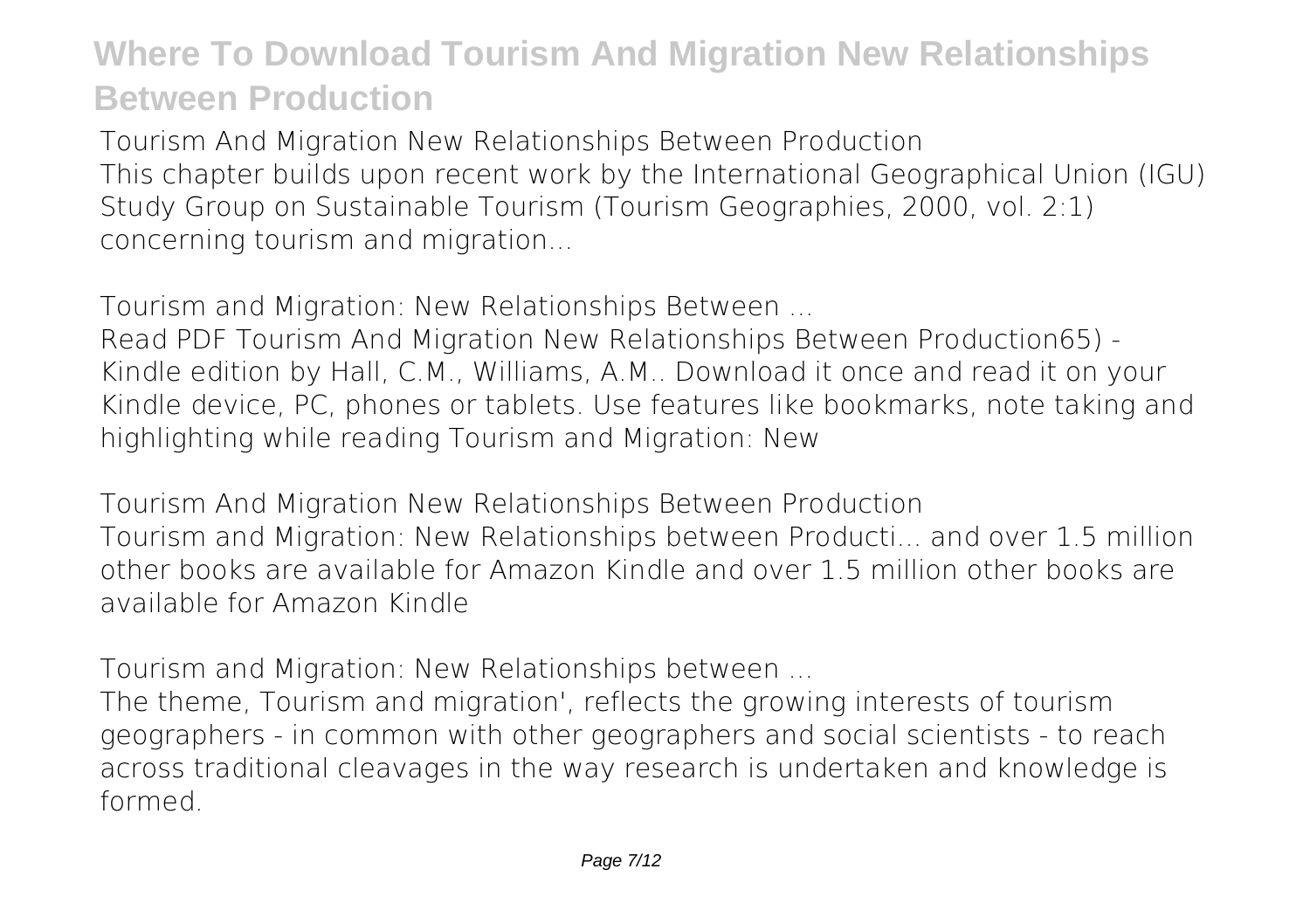#### *Tourism and Migration | SpringerLink*

The relationships maintained between those from the original and the host country lead to both transnationalism, where individuals live between the two spaces (Basch, Glick-Schiller, & Blank-Szanton, 1994) as well as chain migration where new members of family and others from migrants' social network are 'pulled in' by those who have migrated before. These networks, of course, impact on ...

This book makes an innovative contribution to understanding the relationships between tourism and migration. It explores the many different forms of tourismmigration relationships, paying attention to both the global processes of change and the contingencies of place and space. The book provides an extensive guide to the relevant literature as well as case studies from a diverse range of countries and discusses the significance of the Caribbean, Chinese, and Vietnamese diasporas.

Geographical analysis of tourism spaces and places is advancing fast. In terms of human geography, the various recent academic 'turns' have led to fresh examination of existing debates and have advanced new theoretical ideas in geography that are more salient than ever for tourism studies. The Routledge Handbook of Tourism Geographies seeks to examine such recent developments by providing a state-of-the-art review of the field, documenting advances in research and evaluating different perspectives, approaches, techniques and contexts. The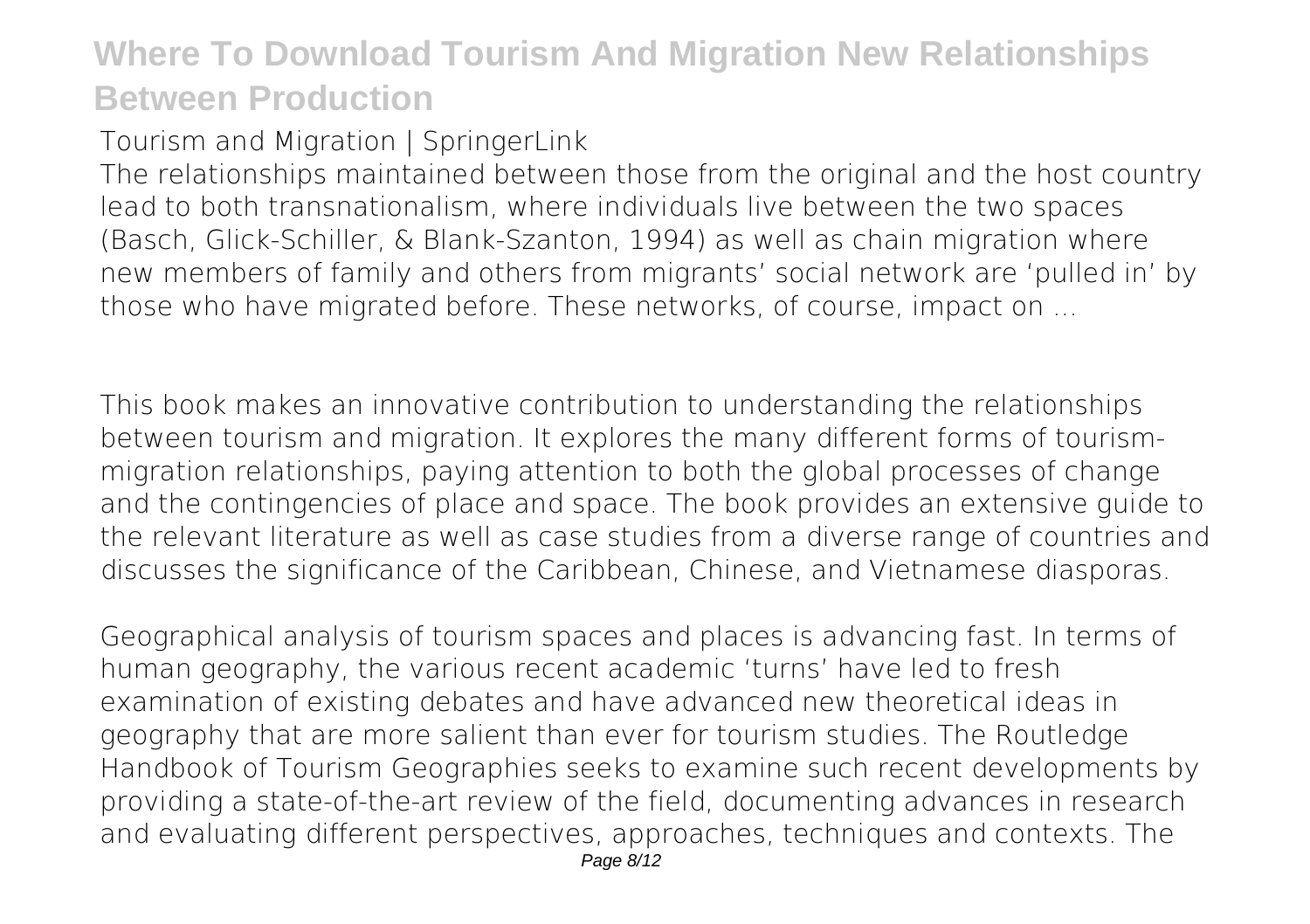Routledge Handbook of Tourism Geographies considers recent disciplinary developments (including post-disciplinarily) in geography in relation to the study of tourism. It also analyzes the fledging relationships of the new mobilities paradigm, critical tourism studies and cultural political economy to tourism spaces and places, as well as acknowledging a spatial turn in poststructuralist social sciences more generally. In addition, it evaluates how postcolonial, feminist, sensory, performative and queer perspectives have diversified research in the tourism geographies field. Spatial analysis, time geography, placemaking and landscape concerns are addressed and issues such as transport, environmental discourses and development are also analyzed. Finally, the volume's contributions highlight key areas for advancing research and map out the dimensions of future trajectories in tourism geographies in different theoretical and thematic contexts. Written by leading scholars in the tourism geographies field, this text will provide an invaluable resource for all those with an interest in tourism geographies, encouraging dialogue across disciplinary boundaries and areas of study.

This is the first book to explore research on visiting friends and relatives (VFR). In many countries VFR is the largest single travel-related market and for some regional economies accounts for over half of all tourism flows. In assembling an international collection of quality VFR-related research the editors present the profiles, characteristics, opportunities and behaviours of VFR travel for the benefit of researchers, industry practitioners and educators. This holistic and international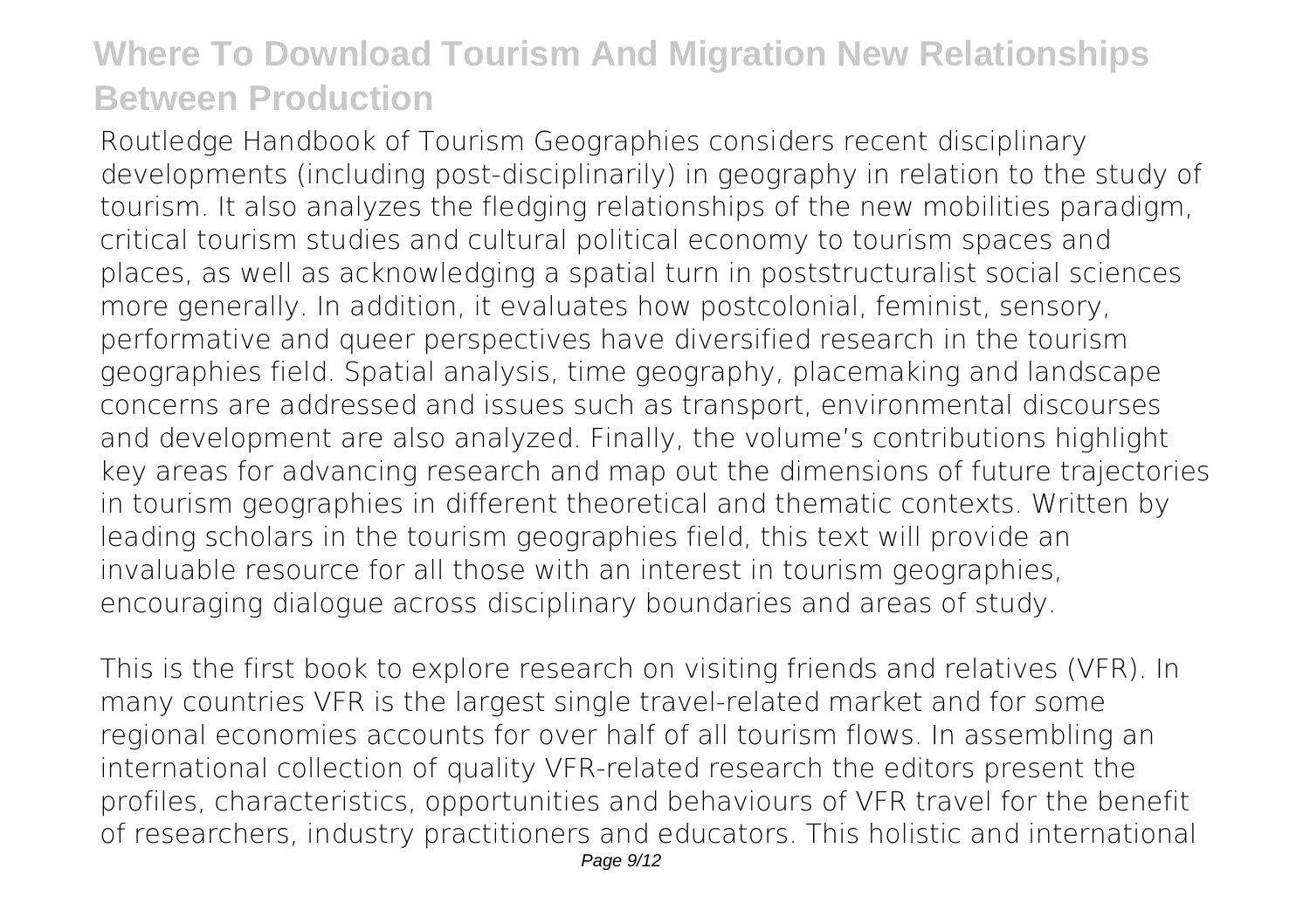approach to understanding VFR travel provides a state of the art understanding of the context, dynamics and implications of VFR travel and will be an essential resource for postgraduate students, researchers and also practitioners.

Tourism impacts on locations in many ways - socially, environmentally, culturally, and economically. This book examines some well established controversies in tourism and some newly emerging controversial aspects associated with tourism as an activity and a business. Controversies involving clashes between visitors and host communities, the rights and wrongs of eco-tourism, the impacts of megaevents, the legitimacy of dark tourism, and the costs and benefits of medical and wildlife tourism are assessed. This book is an interesting and thought provoking work ideal for tourism students, researchers and academics.

Diasporas result from the scattering of populations and cultures across geographical space and time. Transnational in nature and unbounded by space, they cut across the static, territorial boundaries more usually deployed to govern tourism. In a vibrant inter-disciplinary collection of essays from leading scholars in the field, this book introduces the main features and constructs of diasporas, and explores their implications for the consumption, production and practices of tourism. Three sets of mutually reinforcing relationships are explored: experiences of diaspora tourists the settings and spaces of diaspora tourism the production of diaspora tourism. Addressing the relationship between diasporic groups and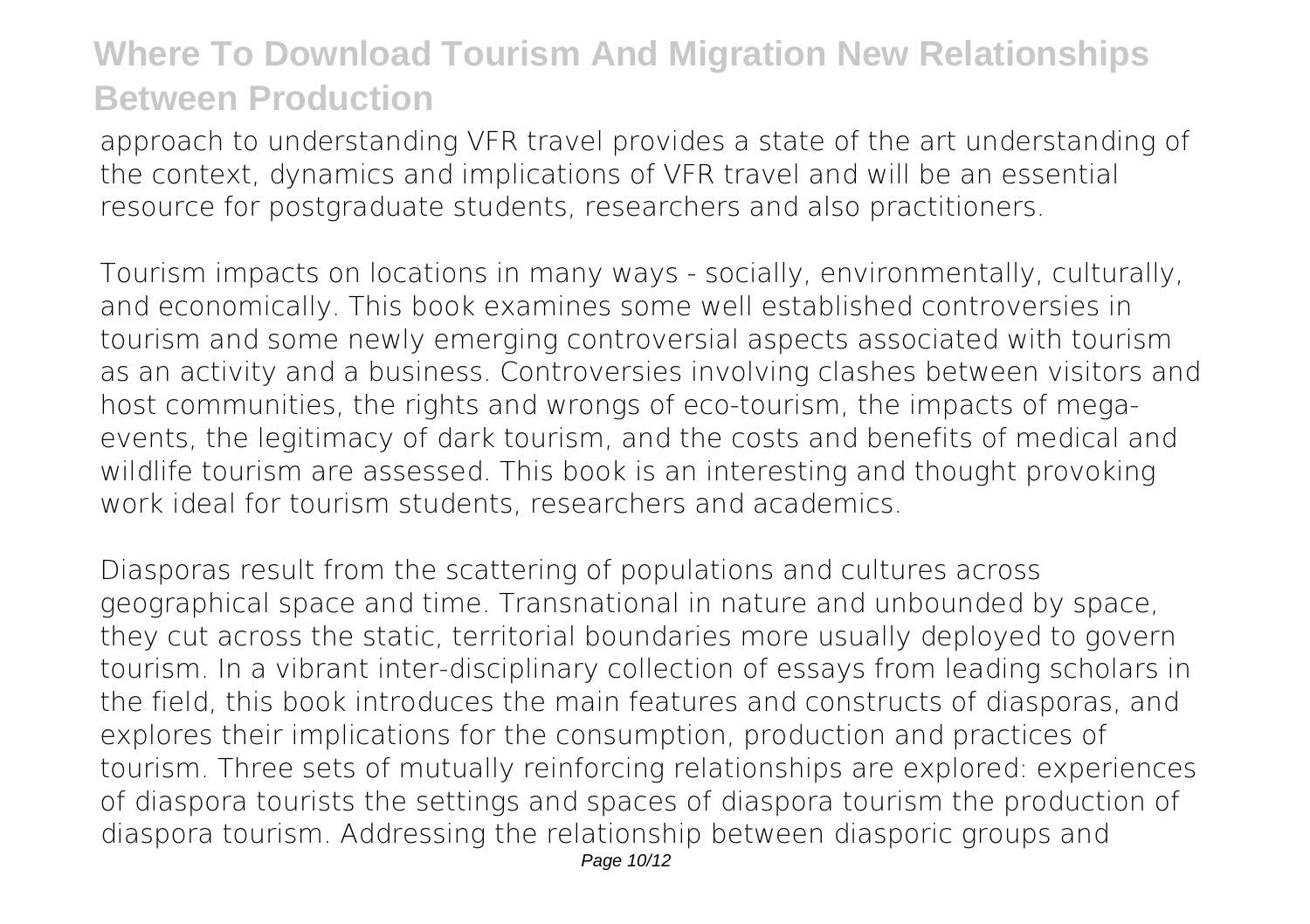tourism from both a consumer and producer perspective, examples are drawn from a wide spectrum of diasporic groups including the Chinese, Jewish, Southeast Asian, Croatian, Dutch and Welsh. Until now, there has been no systematic and detailed treatment of the relationships between diasporas, their consumptions and the tourist experience. However, here, Coles and Timothy provide a unique navigation of the nature of these inter-connections which is ideal for students of tourism, sociology, cultural studies.

Annotation Second homes are an integral component of tourism in rural and peripheral areas. This volume represents the first major international review of second homes for over 25 years. The volume represents essential reading for those interested in rural regional development processes.

Written by leading international tourism researchers, this book examines the key trends in European tourism planning and organisation. It introduces a theoretical framework to tourism planning and organisation using a procedural and structural approach. Despite having a European focus, it is globally relevant as many lessons from Europe can be applied to international tourism development. The book identifies and discusses six key themes in the context of European tourism planning and organisation: territory, actors and structures, economics, policy, methods and techniques and vision. It also identifies leading and emerging practices and offers a new vision for European tourism planning.